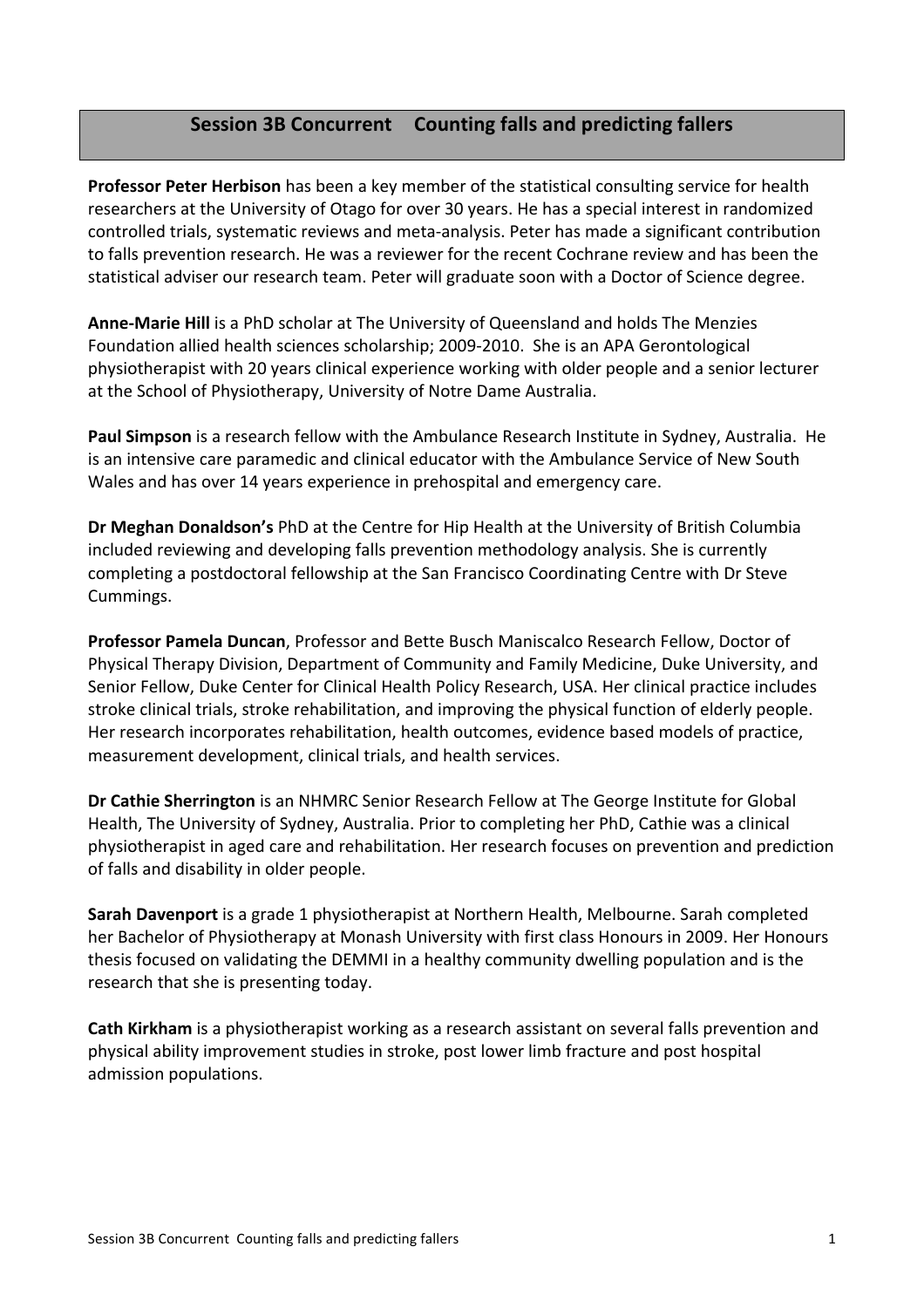## **ANALYSING COUNT DATA FROM FALLS PREVENTION STUDIES: IMPLICATIONS FOR META-ANALYSIS**

**Herbison P**, Robertson MC, Campbell AJ *University of Otago, Dunedin, New Zealand*

### **Aim:**

There are many plausible ways to analyse the number of falls recorded in the different groups in randomised controlled trials. It is not clear what the differences are between these methods, and whether results from different analyses are comparable. In the past we have advocated using negative binomial regression.<sup>1</sup> We report a simulation study that looked at the differences found when data were analysed by different methods and whether this had implications for combining studies in a meta-analysis.

#### **Methods:**

Simulations were done with a low rate, a medium rate and a high rate of falls (about 15% falling, 2 falls/year and 7 falls/year respectively). Three different levels of overdispersion were built in. Each of the nine simulations was run 1000 times with each data set analysed in seven different ways (rates, dichotomised, poisson regression, negative binomial regression, time to first event, ratio of means, and ratio of medians). Differences between the results of the seven different analyses were analysed.

#### **Results:**

With a low rate of falls all of the methods gave similar answers apart from the ratio of medians. As the rate increased dichotomising the data into fall/no fall or using the time to first fall increasingly underestimated the true treatment effect until they lost any ability to differentiate the treatment groups. At higher rates the ratio of medians produced similar results to the others but was more inefficient. Increasing overdispersion had only small effects.

# **Conclusion:**

For low rates of falls it may be possible to combine results in a meta-analysis regardless of the analysis. For higher means dichotomising the data or using time to first fall would not be able to be combined with other methods of analysis.

#### **References:**

1. Robertson MC, Campbell AJ, Herbison P. Statistical analysis of efficacy in falls prevention trials. J Gerontol A Biol Sci Med Sci 2005;60(4):530-4.

## **A COMPARISON OF THREE REPORTING METHODS TO MEASURE FALLS IN HOSPITALS**

**Hill AM**<sup>1</sup>, Hoffmann T<sup>1</sup>, Hill K<sup>2,3</sup>, Oliver D<sup>4,5</sup>, Beer  $\textsf{C}^{6}$ , McPhail S<sup>1,7,8</sup>, Brauer S<sup>1</sup>, Haines TP<sup>9,10</sup> *1 The University of Queensland, Brisbane, QLD,* 

*Australia 2 La Trobe University, VIC, Australia*

*3 Northern Health Bundoora, VIC, Australia 4 City University, London, UK*

*5 Royal Berkshire NHS, Reading, UK*

*6 University of Western Australia, Perth, WA, Australia 7*

*Queensland University of Technology, Brisbane, QLD, Australia*

*8 Queensland Health, Brisbane, QLD, Australia 9 Monash University, VIC, Australia 10Southern Health, VIC, Australia*

# **Aim:**

Falls events are under-reported in hospital reporting systems.<sup>1,2</sup> This study aimed to compare three different methods of falls reporting and examine the characteristics of the missing data from the hospital incident reporting system.

## **Methods:**

A 14 month prospective observational study, nested within a randomised controlled trial was conducted on rehabilitation, stroke, medical, surgical and orthopaedic wards in Perth and Brisbane, Australia. Participants were fallers (n = 153) who were part of the larger trial ( $n = 1206$ participants, mean age  $75.1 \pm 11.0$  years). Falls events were measured using three reporting measures: participants' self report of falls events, falls events reported in participants' case notes and falls events reported through the hospital reporting systems.

# **Results:**

There were 245 falls events identified in total by the three reporting systems. Participants' case notes captured 226 (92.2%) falls events, hospital incident reporting systems captured 185 (75.5%) falls events and participants' self report captured 147 (60.2%) falls events. Falls events were significantly less likely to be recorded in hospital reporting systems when a participant sustained a subsequent fall,  $(p = 0.01)$  or when the fall occurred in the morning shift ( $p = 0.01$ ) or afternoon shift ( $p = 0.01$ ).

# **Conclusion:**

Falls data that are missing from hospital incident report systems are not missing completely at random and therefore will introduce bias in some analyses where the factor investigated is related to whether the data are missing. Researchers investigating falls in hospitals should be cautious about developing and evaluating falls prevention programmes based on falls event data obtained only through incident reporting systems and should collect data through additional reporting methods such as prospective case note review.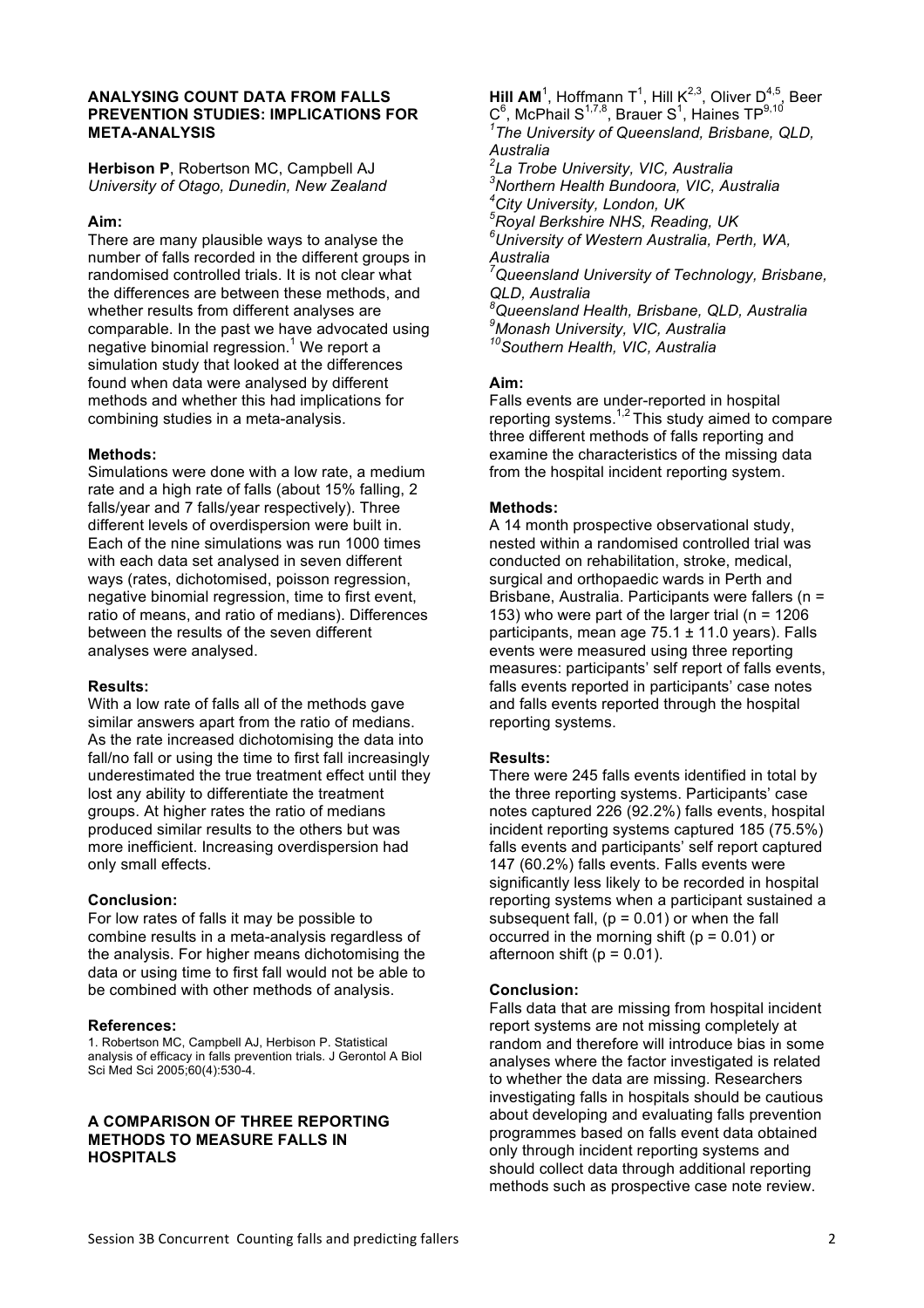Future investigations should continue to determine the gold standard approach to measuring falls events in hospitals.

#### **References:**

1. Haines T, Cornwell P, Fleming J et al. Documentation of inhospital falls on incident reports: qualitative investigation of an imperfect process. BMC Health Serv Res 2008;8:254. 2. Shorr RI, Mion LC, Chandler AM et al. Improving the capture of fall events in hospitals: combining a service for evaluating inpatient falls with an incident report system. J Am Geriatr Soc 2008;56(4):701-4.

#### **EPIDEMIOLOGY AND GEOSPATIAL PROFILE OF OLDER FALLERS ATTENDED TO BY PARAMEDICS IN NSW**

**Simpson PM<sup>1</sup>**, Bendall JC<sup>1</sup>, Patterson JA<sup>1,2</sup>, Middleton PM<sup>1</sup>

*1 Ambulance Research Institute, Ambulance Service of NSW, NSW, Australia 2 New South Wales Biostatistical Officer Training Program, NSW Health, NSW, Australia*

#### **Aim:**

To describe the epidemiology and geospatial profile of older fallers who call triple zero in New South Wales, Australia.

#### **Methods:**

A retrospective analysis was conducted of computer aided dispatch (CAD) and patient health care record (PHCR) databases for all calls assigned a medical priority dispatch system (MPDS) category of 'Falls' in the period 1 July 2008 to 30 June 2009 for patients aged 65 years or older. Descriptive statistics were used to describe epidemiology with 95% confidence intervals and inferential statistics as appropriate with  $p < 0.05$  considered statistically significant. Routinely recorded geospatial information from ambulance vehicles was analysed using MapInfo Professional 10.0 to obtain counts, rates and proximity to resources. Bayesian smoothing was used to allow for local variations in rates in areas with small populations such as rural and remote locations.

#### **Results:**

In the study period there were 73,550 calls for 'Falls', of which 45,117 (61%) were to patients aged 65 years or more. The age standardised rate for falls in this cohort of patients was 4311 per 100,000 population (95% CI 4271 to 4352). The majority of falls (82%) occurred between 0600 and 2100. The majority of falls (95%) occurred in the major cities (68%). We estimate that falls resulted in injury in at least 53% of cases, with 'limb injuries and fractures' (59%) and 'head injury' (19%) being the most common trauma protocol recorded by paramedics. The non-transport rate for older fallers in this population was 25%.

Geospatial mapping demonstrates the variability in rates of falls across the state.

#### **Conclusion**:

Falls in older people are common and are one of the commonest reasons for calling triple zero. Non-injurious falls are common and often result in non-transport. Geospatial mapping using ambulance data may be a useful tool for targeting falls prevention initiatives to areas with higher than average fall rates.

#### **NOVEL METHODS TO EVALUATE FRACTURE RISK MODELS**

**Donaldson MG**<sup>1</sup>, Cawthon PM<sup>1</sup>, Schousboe JT<sup>2,3</sup>, Ensrud KE<sup>3</sup>, Cauley JA<sup>4</sup>, Hillier TA<sup>5</sup>, Taylor BC<sup>3</sup>, Hochberg MC $<sup>6</sup>$ , Bauer DC<sup>7</sup>, Cummings SR<sup>1</sup> for</sup> the Study of Osteoporotic Fractures (SOF) *1 San Francisco Coordinating Center, San Francisco, CA, USA 2 Park Nicollet Health Services, Minneapolis, MN, USA 3 University of Minnesota and CCDOR VA Medical Center, Minneapolis, MN, USA 4 University of Pittsburgh, Pittsburgh, PA, USA 5 Kaiser Permanente Center for Health Research, Portland, OR, USA 6 University of Maryland, Baltimore, MD, USA 7 University of California San Francisco, San* 

*Francisco, CA, USA*

## **Aim:**

Fracture prediction models help identify individuals at high risk who may benefit from treatment. Area Under the Curve (AUC) is used to compare prediction models. However, the AUC has limitations and may miss important differences between models. Novel reclassification methods quantify how accurately models classify patients who benefit from treatment and the proportion of patients above/below treatment thresholds. We applied two reclassification methods, using the National Osteoporosis Foundation treatment thresholds, to compare two risk models: femoral neck BMD and age ("simple model") and FRAX ("FRAX model"). **Methods:**

The Pepe method classifies based on case/noncase status and examines the proportion of each above and below thresholds. The Cook method examines fracture rates above and below thresholds. We applied these to the Study of Osteoporotic Fractures, a prospective study of community-dwelling Caucasian women aged ≥ 65 years in the United States.

#### **Results:**

There were 6036 (1037 fractures) and 6232 (389 fractures) participants with complete data for major osteoporotic and hip fracture respectively.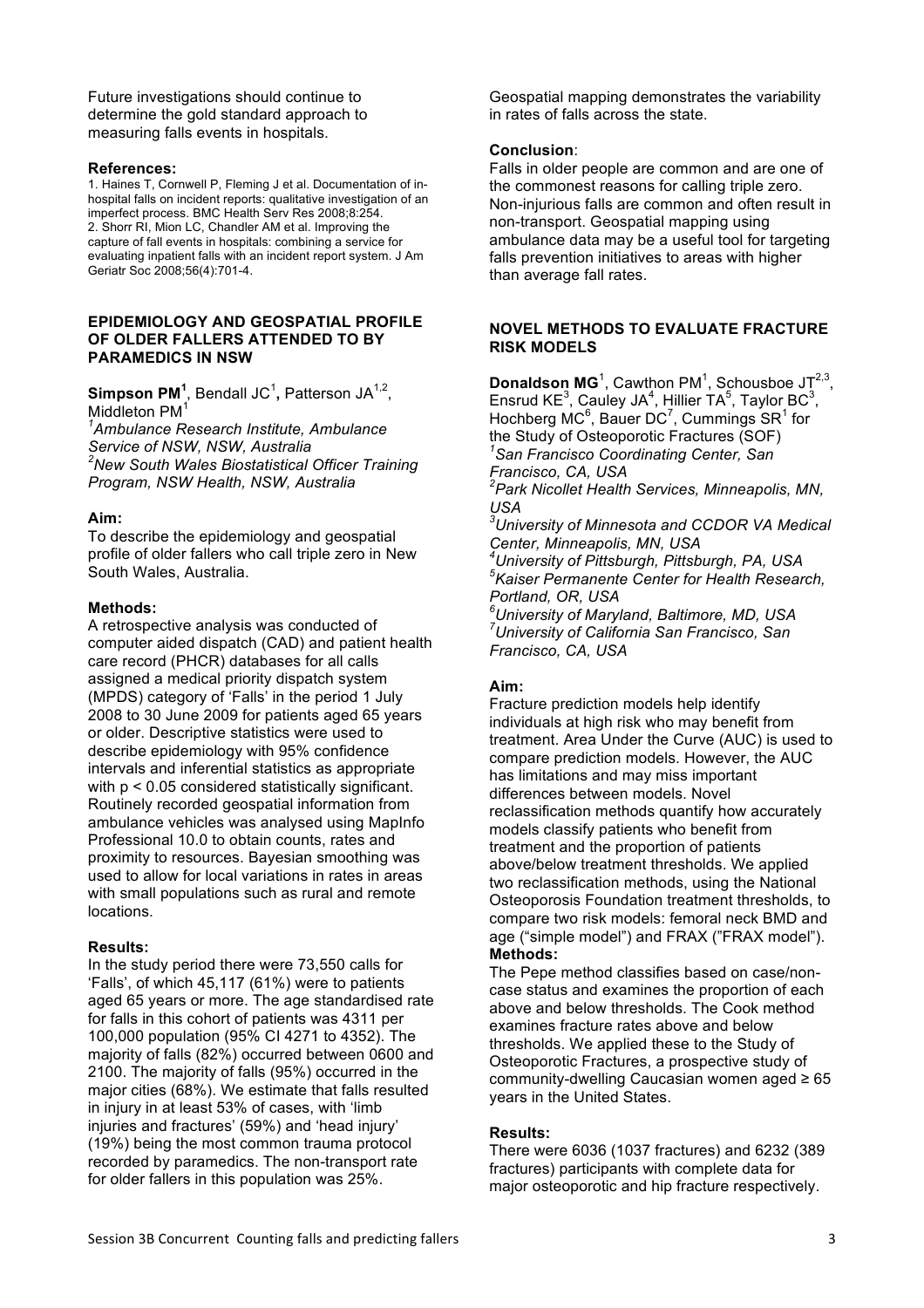Both models for major osteoporotic fracture (0.68 vs 0.69) and hip fracture (0.75 vs 0.76) had similar AUCs. In contrast, using reclassification methods, each model classified a substantial number of women differently. Using the Pepe method, the FRAX model (vs simple model), missed treating 70 (7%) cases of major osteoporotic fracture but avoided treating 285 (6%) non-cases. For hip fracture, the FRAX model missed treating 31 (8%) cases but avoided treating 1026 (18%) non-cases. The Cook method (both models, both fracture outcomes) had similar fracture rates above/below the treatment thresholds.

#### **Conclusion:**

Compared with the AUC, new methods provide more detailed information about how models classify patients.

#### **INCIDENCE AND RISK FOR FALLS AMONG AMBULATORY PERSONS POST-STROKE**

**Duncan PW**<sup>1</sup>, Tilson JK<sup>2</sup>, Cen SY<sup>2</sup>, Wu SS<sup>3</sup>, Sullivan KJ<sup>2</sup>, Behrman AL<sup>3</sup>, Rose DR<sup>3</sup>, for the LEAPS investigators

*1 Duke University, Durham, NC, USA*

*2 University of Southern California, Los Angeles, CA, USA*

*3 University of Florida, Gainesville, FL, USA*

### **Aim:**

Stroke increases falls risk four-fold. This contributes to an already elevated rate of disability and caregiver burden. The purpose of this study was to investigate the incidence and predictive factors of falls among ambulatory individuals poststroke.

#### **Methods:**

Participants in the Locomotor Experience Applied Post-Stroke (LEAPS) trial<sup>1</sup> were monitored for falls using monthly diaries and interviews between 2- and 12-months post-stroke. Negative binomial regression and Classification and Regression Tree (CART) analysis were used to assess fall risk factors: walking speed, motor and sensory impairment (Fugl-Meyer Motor and Sensory Scores), balance (Berg Balance Scale, BBS), balance confidence (Activities-Specific Balance Confidence Scale), cognition (Mini Mental State Exam), depression (PHQ-9), and global disability (modified Rankin Scale), at 2-months post-stroke. At baseline, all participants were able to walk more than three meters with assistance.

#### **Results:**

Four hundred and eight participants, mean age 62  $\pm$  13 years, were included; follow-up was 10.5  $\pm$ 2.2 months. A total of 58% (235) of participants fell; 34% reported multiple falls. Twenty-four (6%)

experienced an injurious fall (19/24 with fracture). Univariate negative binomial regression (controlling for age, gender, group) showed that higher fall rate was significantly associated (p < 0.05) with greater impairment in walking speed, motor and sensory function, balance, balance confidence, and global disability. CART analysis identified BBS as the most important predictor of multiple fallers with a threshold of 42/56 points. Chance of experiencing multiple falls was reduced from 45.2% to 19.7% with BBS score  $\geq$  42 at 2months post-stroke. Further exploratory CART analysis revealed a trend of complex interactions between BBS, depression, lower extremity motor function, and walking speed.

### **Conclusion:**

The high incidence of falls in this cohort is consistent with previous reports in the first year post-stroke. The BBS threshold of 42 points is consistent with previous work identifying scores below the mid-40s as important for identifying multiple fallers. Multifactorial fall prevention strategies are needed in stroke rehabilitation.

#### **Reference:**

1. Duncan PW, Sullivan KJ, Behrman AL et al. Protocol for the Locomotor Experience Applied Post-stroke (LEAPS) trial: a randomized controlled trial. BMC Neurol 2007;7:39.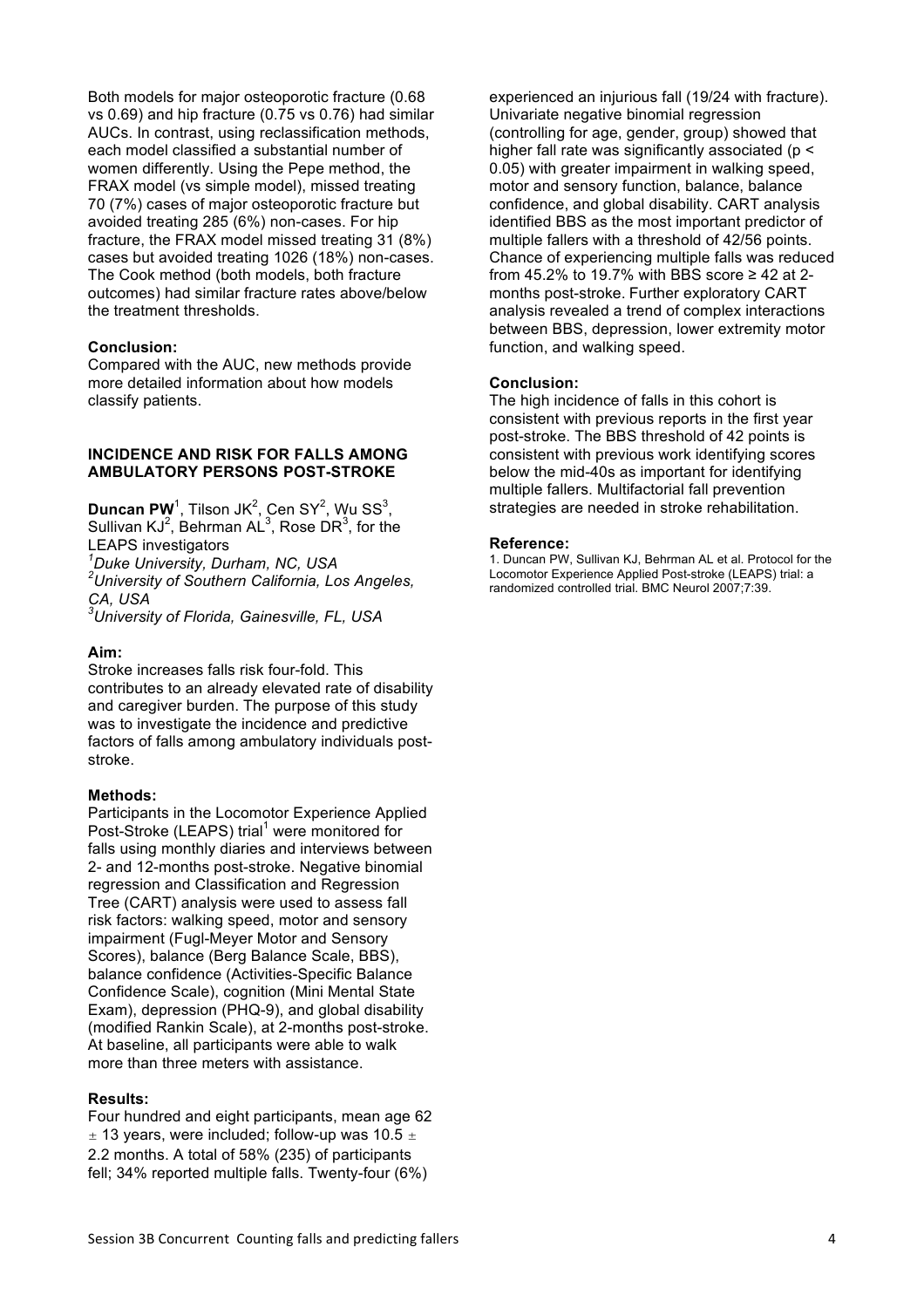#### **A SIMPLE TOOL TO PREDICT PROBABILITY OF FALLING AFTER AGED CARE REHABILITATION**

**Sherrington C**<sup>1,2,3</sup>, Lord SR<sup>2</sup>, Close JCT<sup>2,4</sup>, Barraclough  $E^{1,2}$ , Taylor M<sup>2,4</sup>, O'Rourke S<sup>1,2</sup>, Kurrle S<sup>5,6</sup>, Tiedemann A<sup>1,2</sup>, Cumming RG<sup>3</sup>, Herbert  $RD<sup>1</sup>$ 

*1 The George Institute for Global Health, Sydney, NSW, Australia*

*2 Neuroscience Research Australia, University of New South Wales, Sydney, NSW, Australia 3 School of Public Health, University of Sydney,* 

*Sydney, NSW, Australia*

*4 Prince of Wales Hospital Clinical School,* 

*University of New South Wales, Sydney, NSW, Australia*

*5 Hornsby Ku-ring-gai Hospital, Sydney, NSW, Australia*

*6 Faculty of Medicine, University of Sydney, Sydney, NSW, Australia*

## **Aim:**

To develop and internally validate a falls prediction tool for people being discharged from inpatient aged care rehabilitation units.

#### **Methods:**

In this prospective cohort study possible predictors of falls were collected for 442 aged care rehabilitation unit inpatients at two Sydney hospitals. Medical and sociodemographic data were collected from medical records, discharge summaries and interviews with participants during the hospital admission. A physical assessment was conducted by a physiotherapist in the 48 hours prior to discharge from the ward. The number of falls during the three months after discharge was ascertained from calendars and phone calls.

# **Results:**

One hundred and fifty participants fell in the three months after discharge from rehabilitation (34% of 438 with follow up data). Predictors of falls in a multivariate logistic regression model were male gender (odds ratio (OR) 2.32, 95% CI 1.00 to 4.03), Central Nervous System (CNS) medication prescription (OR 2.04, 95% CI 1.00 to 3.30) and increased postural sway (OR 1.93, 95% CI 1.00 to 3.26). This 3-variable model was adapted for clinical use by unit weighting (i.e. giving a score of one for each predictor present). The AUC for this tool was 0.69 (95% CI of 0.64 to 0.74, bootstrapcorrected AUC = 0.69). There was no evidence of poor model fit (Hosmer-Lemeshow p = 0.158).

# **Conclusion:**

After external validation, this simple tool could be used to quantify the probability with which an individual will fall in the three months following an aged care rehabilitation stay. It may assist in the

discharge process by identifying high risk individuals who may benefit from ongoing assistance or intervention.

### **THE CLINIMETRIC PROPERTIES OF THE DEMMI IN HEALTHY COMMUNITY DWELLING OLDER ADULTS**

Davenport SJ<sup>1</sup>, de Morton NA<sup>2,3</sup>

*1 Monash University, Melbourne, VIC, Australia 2 La Trobe University, Melbourne, VIC, Australia 3 Northern Health, Melbourne, VIC, Australia*

## **Aim:**

To investigate the clinimetric properties of the de Morton Mobility Index (DEMMI) in healthy community dwelling older adults.

## **Methods:**

Data for this cohort study were collected from a retirement village and Returned and Services League (RSL) club in Melbourne, Australia. All participants were 65 years or older, healthy and living within the community. The validation study included participants recruited from a retirement village ( $n = 61$ ) and the inter-rater reliability studies included participants recruited from an RSL club and a subset of participants from the retirement village. Mobility was assessed using the DEMMI. Questionnaires included the Lower Extremity Functional Scale (LEFS), Quality of Life Scale (QOLS) and the Barthel Index. The percentage of participants who scored the highest and lowest possible score on the DEMMI was calculated to determine if a floor or ceiling effect occurred. The minimally clinically important difference (MCID) was estimated using a distribution based method. Reliability was estimated using the minimal detectable change at 90% confidence (MDC<sub>90</sub>).

#### **Results:**

Evidence of convergent and discriminant validity were obtained for the DEMMI by examining correlations with measures of similar and other constructs, LEFS  $(r = 0.69)$  and QOLS scores  $(r =$ 0.28), respectively. Participants who ambulated without a gait aid (82.62  $\pm$  10.63) had significantly higher (p < 0.001) DEMMI scores than those who ambulated with a gait aid  $(64.1 \pm 12.40)$ , thus providing evidence of known groups validity. No floor or ceiling effect was identified with 0% and 13% scoring the lowest and highest scores respectively. The MCID for the DEMMI was 7 points. The  $MDC_{90}$  for the inter-rater reliability study was 13 (95% CI 8.76 to 17.05) points on the 100 point scale.

# **Conclusion:**

The DEMMI is a valid and reliable instrument for measuring the mobility of healthy community